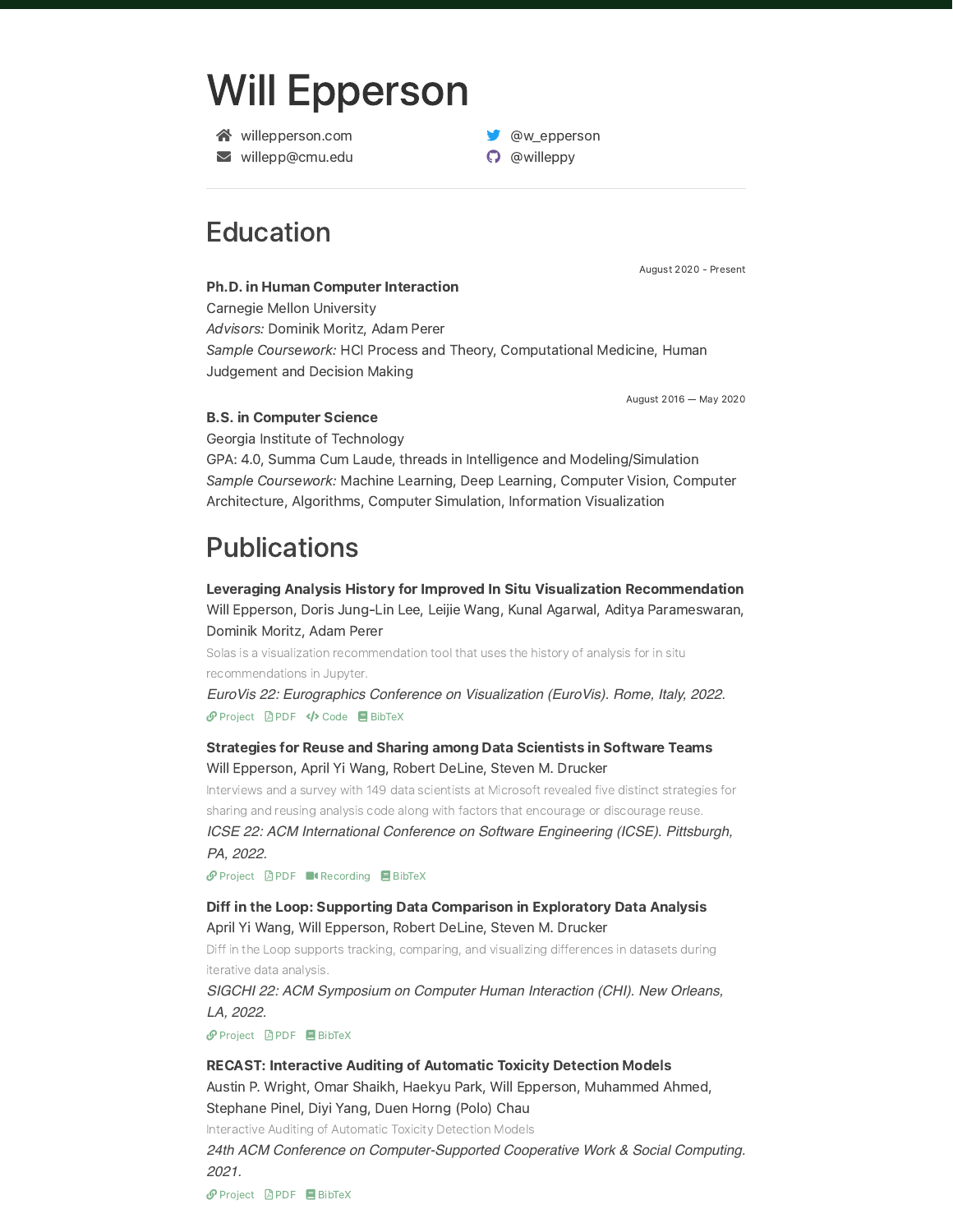FairVis: Visual Analytics for Discovering Intersectional Bias in Machine Learning Angel [Cabrera,](http://cabreraalex.com/) Will [Epperson](http://www.willepperson.com/), Fred [Hohman,](https://fredhohman.com/) [Minsuk](https://minsuk.com/) Kahng, Jamie [Morgenstern](http://jamiemorgenstern.com/), Duen [Horng](https://www.cc.gatech.edu/~dchau) (Polo) Chau Discovering intersectional ML Bias through interactive visualization. *IEEE Conference on Visual Analytics Science and Technology (VAST). Vancouver, Canada, 2019. ⊙* [Project](http://127.0.0.1:4000/papers/fairvis) ▶ [Demo](https://poloclub.github.io/FairVis/) **B** [PDF](https://arxiv.org/abs/1904.05419) **E[Blog](https://medium.com/@cabreraalex/fairvis-discovering-bias-in-machine-learning-using-visual-analytics-acbd362a3e2f)** ■ [Recording](https://vimeo.com/368702211) ■ [Slides](http://127.0.0.1:4000/slides/19-fairvis-vast-slides.pdf) </>  $\bullet$  [Code](https://github.com/poloclub/FairVis) ■ BibTeX

# **Talks**

## FairVis May 2019 VIS 19: IEEE Visualization Conference Strategies for Reuse and Sharing among Data Scientists in Software Teams May 2022 ICSE 22: ACM International Conference on Software Engineering Honors and Awards 2019

| PURA: President's Undergraduate Research Award            |      |
|-----------------------------------------------------------|------|
| \$1500 research grant to continue work on FairVis project |      |
|                                                           | 2016 |
| Stamps President's Scholarship                            |      |

Full ride scholarship given to 40 incoming freshman at Georgia Tech

# Research Experience

August 2020 - Present Carnegie Mellon [University,](https://www.hcii.cmu.edu/) Pittsburgh, PA *Graduate Researcher, [Data Interaction Group \(DIG\)](https://dig.cmu.edu/)* Advisor: [Dominik](https://www.domoritz.de/) Moritz, [Adam](https://perer.org/) Perer Member of the DIG research group, working on novel data visualizations, ML interpretation techniques, and interactive data systems. Relevant Skills: Python, Javascript

Georgia Institute of [Technology](http://gatech.edu/), Atlanta, GA *Undergraduate Researcher, [Polo Club of Data Science](http://cse.gatech.edu/)* Advisor: Duen [Horng](https://www.cc.gatech.edu/~dchau) (Polo) Chau Member of the Polo Club of Data Science working on novel data visualizations to find fairness issues in Machine Learning models Relevant Skills: Python, Javascript

January 2018 - May 2019

January 2019 - May 2020

### Georgia Institute of [Technology](http://gatech.edu/), Atlanta, GA *Undergraduate Researcher, [Automated Algorithm Design](https://www.vip.gatech.edu/teams/automated-algorithm-design)* Advisor: Jason Zutty, Greg Rohling

Worked on EMADE algorithm design engine to implement sentiment analysis pipeline to analyze news articles to aid in predicting stock price movements using genetic algorithms. Led project to visualize the genetic algorithm evolution process. Relevant Skills: Python, Javascript

# Industry Experience

[Databricks,](https://databricks.com/) San Franciso, CA *Software Engineering Contractor* Mentor: Kanit Wongsuphasawat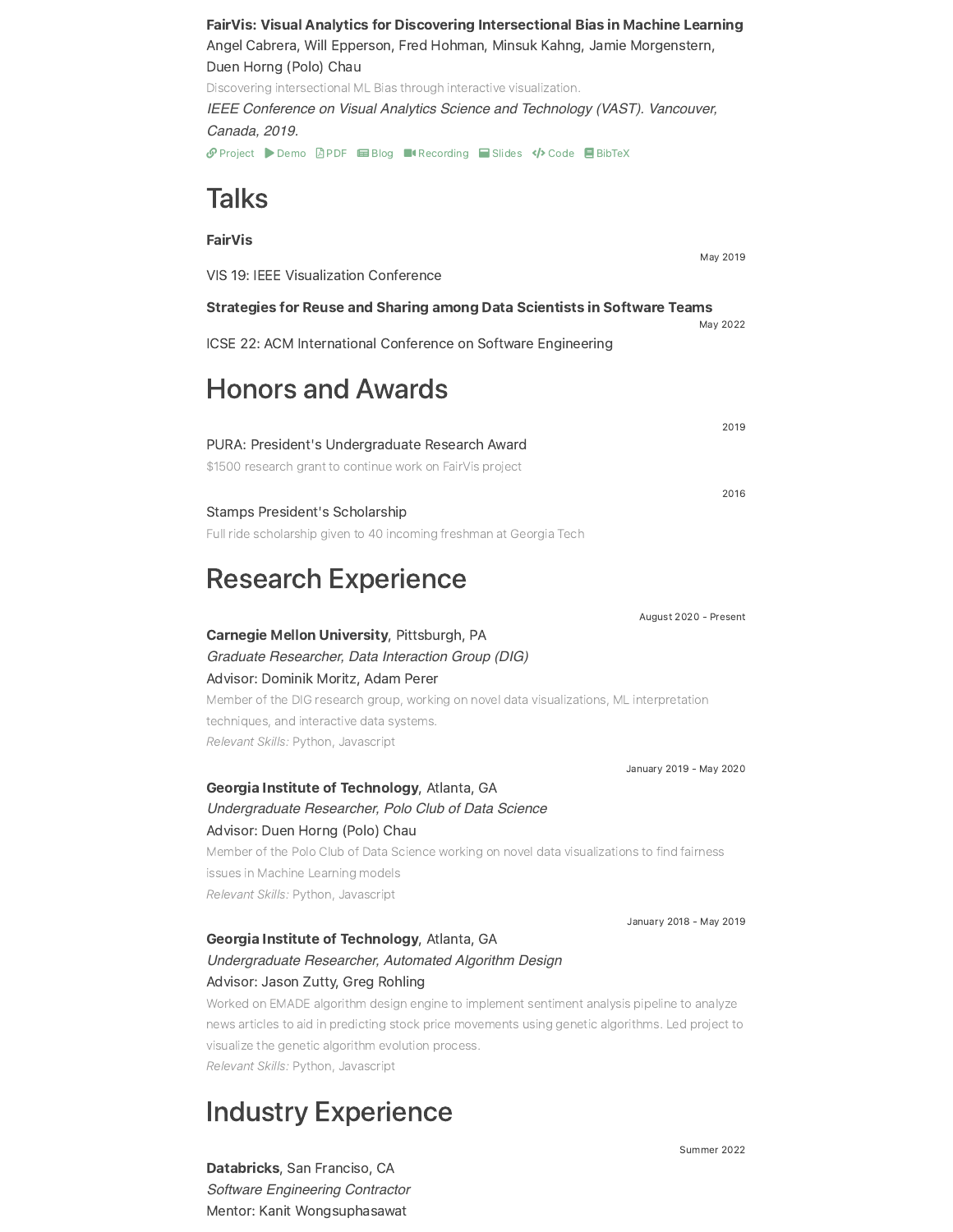Software engineering contractor in visualization group. Relevant Skills: Typescript

### [Microsoft](https://www.microsoft.com/en-us/research/) Research, Redmond, WA *Research Intern, [VIDA Group](https://www.microsoft.com/en-us/research/group/vida/)* Mentor: Steve Drucker, Rob DeLine

Research intern working on data science tools. Lead project around reuse and sharing in data science, published at ICSE 2022. Also involved with project around visualizing data frame differenes published at CHI 2022. Relevant Skills: Python, Typescript

### Point72 Asset [Management,](https://www.point72.com/) New York, NY *Data Analytics Intern, [Market Intelligence Group](https://www.point72.com/market-intelligence/)* Mentor: Trevor Rempel

Worked as Data Scientist in alternative data space to clean, model, and understand large datasets Relevant Skills: Python, Distributed Computing in Spark

Ultimate [Software,](https://www.ultimatesoftware.com/) Weston, FL

### *Software Development Intern, [Innovation Strategies Team](https://www.ultimatesoftware.com/)* Mentor: Joseph Cutrono

Designed and developed Slack app to integrate with the UltiPro HR management tool. App published to Slack app store. Relevant Skills: Typescript, REST API development

The Home [Depot,](https://corporate.homedepot.com/) Atlanta, GA

*Software Development Intern*

Developed web app for tracking candidate progress throughout hiring process for internal HR use.

Relevant Skills: Java, HTML/CSS/Javascript

# Mentees

During my PhD, I have had the pleasure of mentoring the following undergraduate students on research projects.

|                                                                    | Summer 2021 - Fall 2021 |
|--------------------------------------------------------------------|-------------------------|
| Leijie Wang                                                        |                         |
| Visualization recommendation for python in notebooks using history |                         |
|                                                                    | Fall 2021 - Spring 2022 |
| <b>Asad Sheikh</b>                                                 |                         |
| Visualization recommendation for SQL using history                 |                         |
|                                                                    | Spring $2022+$          |
| Vaishnavi Gorantla                                                 |                         |
| Fact generation from data and presentation as text                 |                         |

# **Teaching**

Undergraduate Teaching Assistant *[Georgia Institute of Technology,](http://gatech.edu/) Atlanta, GA* Intro to [Database](http://127.0.0.1:4000/cv/) Systems (CS 4400), Instructor: Monica Sweat Designed projects, held office hours and graded for relational databases class.

# Leadership & Activities

#### Summer 2021

Summer 2019

Summer 2018

Summer 2015

August 2017 - December 2018